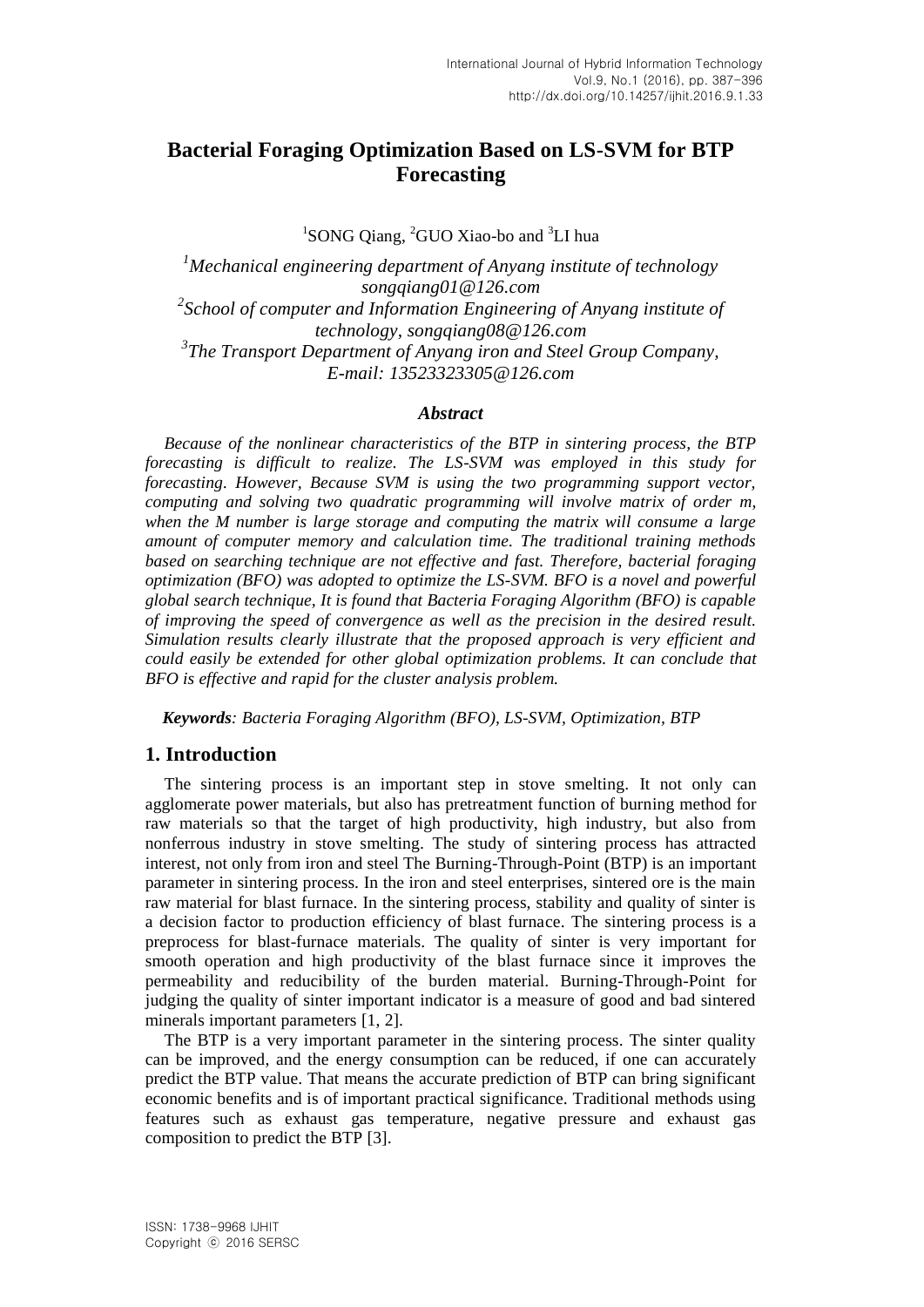Research on BTP has attracted wide attention for many years. Several major methods and techniques have been proposed and developed. These methods can roughly be categorized into two types: One is classical methods, such as time series models , regression models, and ARX models [3]. The other is artificial intelligence methods, such as expert system, neural network, fuzzy logic .Among these methods, the neural network (NN) has received much attention in last few decades. The advantage of NN lies in the fact that they do not require any complex mathematical formulations or quantitative correlation between inputs and outputs. However, the NN faced with two shortcomings, viz., it converges too slowly and the optimal weights/biases are difficult to set. Although genetic algorithm can solve above flaws in some measure, but the results are not satisfactory. In this study, a novel bacterial foraging optimization (BFO) was proposed. The bacterial foraging optimization (BFO) is a new global-search technique and it has achieved widespread success in solving practical optimization problem in different fields.

# **2. Sintering Process and the Analysis of BTP**

## **2.1 . The Analysis of BTP**

The BTP is characterized by the maximum of the exhaust gas temperature, which is measured at six locations towards the end of the strand. It is primarily controlled by variable strand speed. The temperature is measured at a certain point. The method employed here is not to explicitly control the temperature maximum, but to yield the expected BTP by keeping the exhaust temperature distribution on a pre-defined curve. The BTP cannot be tested on-line, and the judgment based on the observation data by operators is usually inaccurate (Fan [1999]). Although many successful attempts have been made to model the sintering process (Wang [2002]), it is very difficult to obtain some important parameters in these models, which indicate the physical properties of the sinter material. Therefore, Soft-sensing method is adopted to solve this problem.

The model will be built up based on the BTP related variables in real-time. The value of BTP can be calculated according to the temperature curve of waste gas in wind-boxes.

It is generally believed that the temperature of waste gas in wind-boxes is highest when the sinter-mix bed is just burned through. Thermocouples are put along five wind-boxes at discharge end. Quadratic curve is fitted according to three points including the highest temperature. The general expression of quadratic curve is:

 $T_i = aX_i^2 + bX_i + c$ , (i=1,2,....,22) (1)

where T is temperature of waste gas in wind-boxes, x is number of wind-boxes, A,B,C are coefficients. With the three know values,  $((x1, T1), (x2, T2), (x3, T3))$ , and the highest temperature, using the Eq.1, the following expression can be obtained:

$$
X_{\text{max}} = -\frac{b}{2a}
$$
  
\n
$$
T_{\text{max}} = aX_{\text{max}}^2 + bX_{\text{max}} + c
$$
 (2)

Burning Through Point (BTP) is the position when sinter process is finished and is expressed by corresponding wind-box position when sinter bed is burned through. Accurate control of Burning Through Point (BTP) can not only make the sintering process stable but also use the sintering area effectively. The BTP affects the sintering output and quality. It is generally believed that BTP should be at the second wind-box counting from backward. If BTP is ahead of this point, effective grate area of sintering machine will not be fully utilized. On the contrary, if BTP lags behind the point, sinter bed cannot be burned through, this will result in the increase of re-sinter and decrease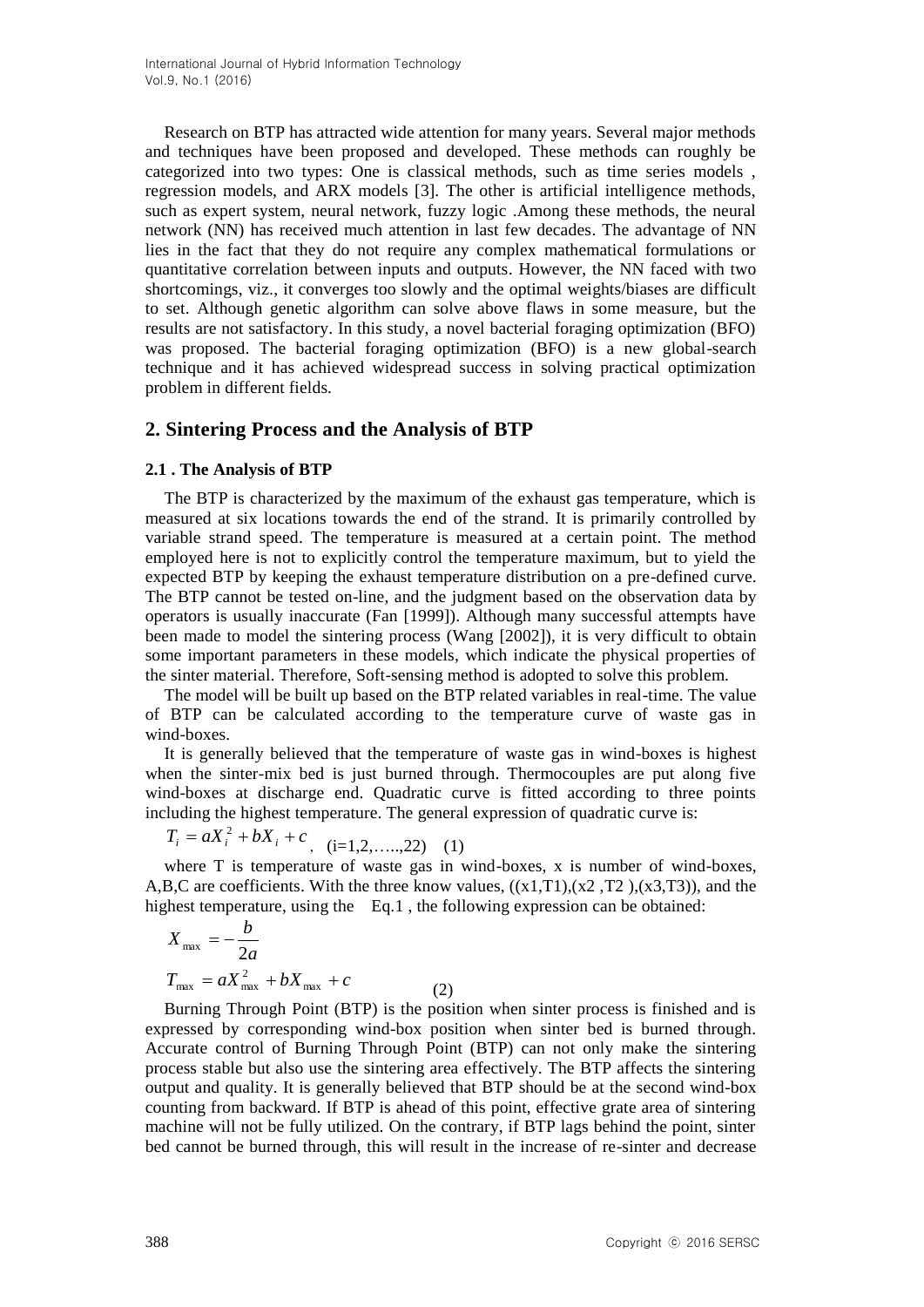of sinter rate. BTP may be affected by many factors. Row material parameters, operation parameters and process condition parameters may have a great influence on BTP direct or indirect. Moreover, BTP cannot be measured direct. Up till now, there are no instruments that can be used to measure BTP online. In the paper, the online prediction of BTP based on combined BFO-SVMis analyzed. Mathematical method will be used to solve the problem of online measurement of BTP [3].

In the practical sintering process, BTP is affected by a number of factors, such as the ignition temperature, the material thickness, mixture of water, trolley speed, lime dosage, fuel consumption, exhaust gas temperature, the alkalinity.

# **3. The Bacteria Foraging Optimization Algorithm**

The survival of species in any natural evolutionary process depends upon their fitness criteria, which relies upon their food searching and motile behavior. The law of evolution supports those species who have better food searching ability and either eliminates or reshapes those with poor search ability. The genes of those species who are stronger gets propagated in the evolution chain since they posses ability to reproduce even better species in future generations. So a clear understanding and modeling of foraging behavior in any of the evolutionary species, leads to its application in any non-linear system optimization algorithm. The foraging strategy of Escherichia coli bacteria present in human intestine can be explained by four processes, namely chemotaxis, swarming, reproduction, elimination–dispersal [8, 9].

During foraging of the real bacteria, locomotion is achieved by a set of tensile flagella. Flagella help an E.coli bacterium to tumble or swim, which are two basic operations performed by a bacterium at the time of foraging. When they rotate the flagella in the clockwise direction, each flagellum pulls on the cell. That results in the moving of flagella independently and finally the bacterium tumbles with lesser number of tumbling whereas in a harmful place it tumbles frequently to find a nutrient gradient. Moving the flagella in the counterclockwise direction helps the bacterium to swim at a very fast rate. In the above-mentioned algorithm the bacteria undergoes chemotaxis, where they like to move towards a nutrient gradient and avoid noxious environment. Generally the bacteria move for a longer distance in a friendly environment. Figure 1 depicts how clockwise and counter clockwise movement of a bacterium take place in a nutrient solution.



**Figure 1. Swim and Tumble of a Bacterium**

When they get food in sufficient, they are increased in length and in presence of suitable temperature they break in the middle to from an exact replica of itself. This phenomenon inspired Passino to introduce an event of reproduction in BFOA. Due to the occurrence of sudden environmental changes or attack, the chemotactic progress may be destroyed and a group of bacteria may move to some other places or some other may be introduced in the swarm of concern. This constitutes the event of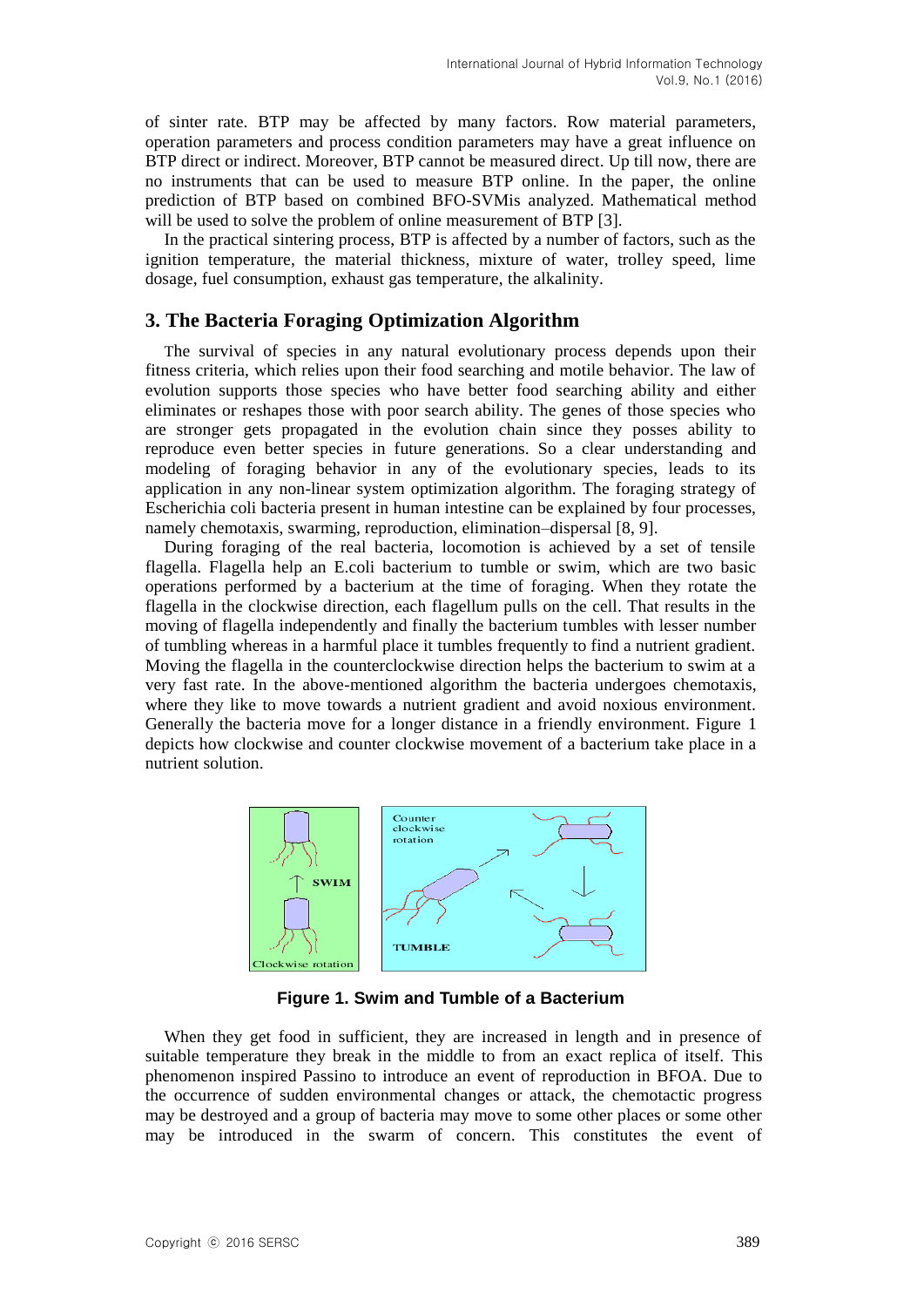elimination-dispersal in the real bacterial population, where all the bacteria in a region are killed or a group is dispersed into a new part of the environment [11-14].

#### **3.1.1. Chemotaxis**

In the original BFO, a unit walk with random direction represents a "tumble" and a unit. Represents walk with the same direction in the last step indicates a "run." Suppose  $\theta^{i}(j, k, l)$  the bacterium at jth chemotactic, kth reproductive, and lth

elimination-dispersal step.

 $C(i)$  is the chemotactic step size during each run or tumble .Then in each computational chemotactic step, the movement of the ith bacterium can be represented as:

$$
\theta^{i}(j+1,k,l) =
$$
\n
$$
\theta^{i}(j,k,l) + C(i) \frac{\Delta(i)}{\sqrt{\Delta^{T}(i)\Delta^{T}(i)}}
$$
\n(3)

Where  $\Delta i$  is the direction vector of the jth chemotactic step. When the bacterial movement is run,  $\Delta i$  is the same with the last chemotactic step; otherwise,  $\Delta i$  is a random vector whose elements lie in[-1,1]. With the activity of run or tumble taken at each step of the chemotaxis process, a step fitness, denoted as  $J(i,j,k,l)$  will be evaluated [15-18].

Swarming: It is always desired that the bacterium that has searched the optimum path of food should try to attract other bacteria so that they reach the desired place more rapidly. Swarming makes the bacteria congregate into groups and hence move as concentric patterns of groups with high bacterial density. Mathematically, swarming can be represented by

$$
J_{CC}(\theta) = \sum_{i=1}^{S} J_{CC}(\theta) = \sum_{i=1}^{S} \left\{ -d_{attract} \exp\left(-\omega_{attract} \sum_{m=1}^{P} (\theta_m - \theta_m^i)^2\right) \right\} + \sum_{i=1}^{S} \left\{ -h_{repellant} \exp\left(-\omega_{repellant} \sum_{m=1}^{P} (\theta_m - \theta_m^i)^2\right) \right\}
$$
(4)

Where  $J_{CC}(\mathcal{G}, P(j,k,l))$  is the cost function value to be added to the actual cost function to be minimized to present a time varying cost function. "S" is the total number of bacteria. "p" is the number of parameters to be optimized that are present in each bacterium.  $d_{\text{attract}}$   $h_{\text{repellant}}$   $\omega_{\text{attract}}$   $\omega_{\text{repellant}}$  are different cofficients that are to be chosen judiciously.

#### **3.1.2. Reproduction**

The health status of each bacterium is calculated as the sum of the step fitness during its life, that is  $\sum_{j=1}^{N_c} J(i, j, k, l)$ , where N is the maximum step in a chemotaxis process. All bacteria, are sorted in reverse order according to health status. In the reproduction step, only the first half of population survives and a surviving bacterium splits into two identical ones, which are then placed in the same locations. Thus, the population of bacteria keeps constant.

#### **3.1.3. Elimination and Dispersal**

The chemotaxis provides a basis for local search, and the reproduction process speeds up the convergence which has been simulated by the classical BFO. While to a large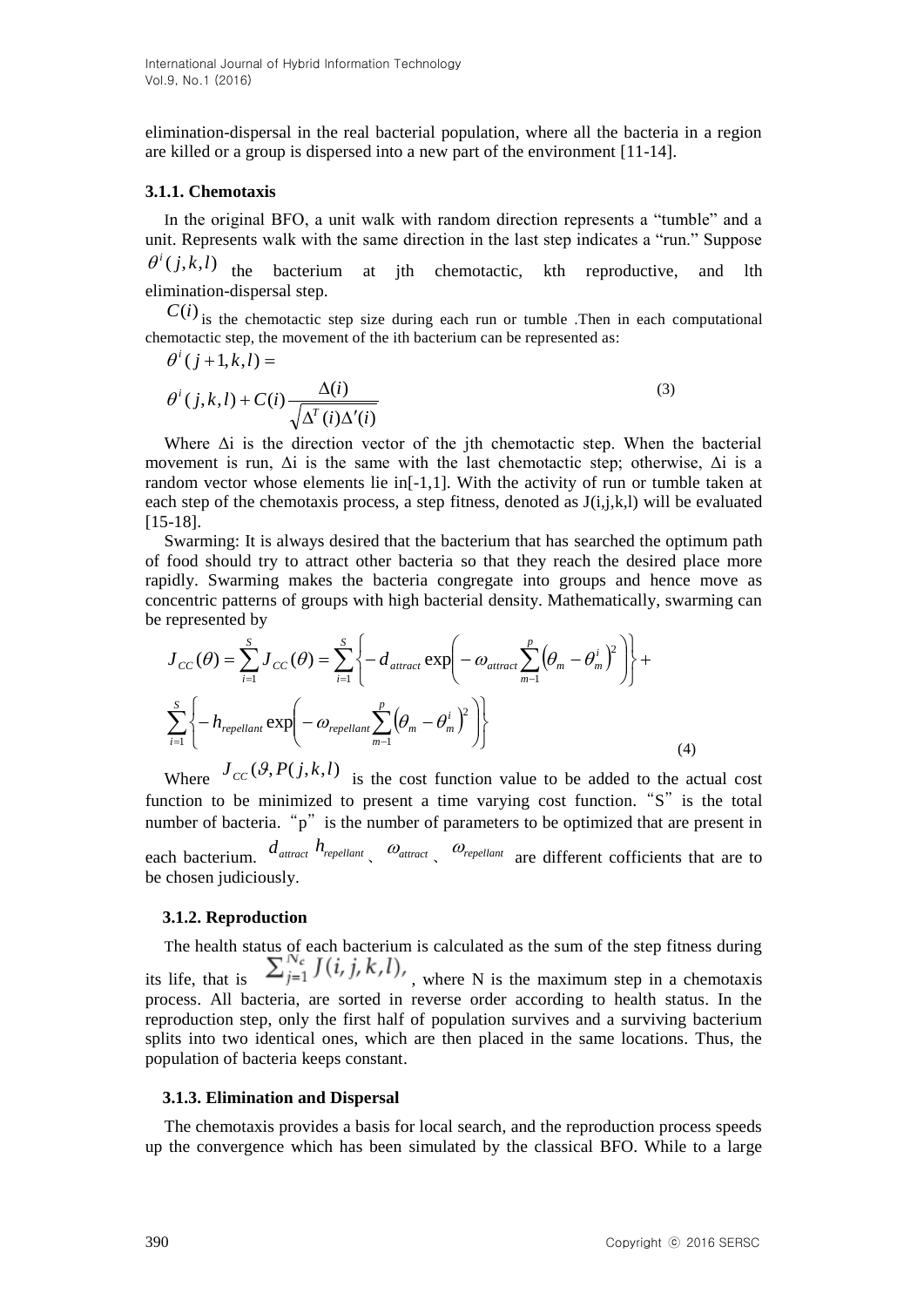extent, only chemotaxis and reproduction are not enough for global optima searching. Since bacteria may get stuck around the initial positions or local optima, it is possible for the diversity of BFO to change either gradually or suddenly to eliminate the accidents of being trapped into the local optima. In BFO, the dispersion event happens after a certain number of reproduction to be killed processes. Then some bacteria are chosen, according to a preset probability Ped and moved to another position within the environment.

The flow chart of the iterative algorithm is shown in the following Figure 2.



**Figure 2. Flowchart of Bacterial Foraging Algorithm**

# **4. Prediction Model based on Bayesian Framework and LS-SVM**

## **4.1 LS-SVM Algorithm**

The LS-SVM, evolved from the SVM, changes the inequality constraint of a SVM into all equality constraint and forces the sum of squared error (SSE) loss function to become an experience loss function of the training set. Then the problem has become one of solving linear programming problems. This call be specifically described as follows:

Given a training set  $\{x_t, y_t\}_{t=1}^N$  $x_t$ ,  $y_t$ ,  $y_{t-1}$ , with  $x_t \in R^n$ ,  $y_t \in R$ ,  $x_t \in R^n$  is input vector of the first t samples,  $y_t \in R$  is the desired output value of the first t corresponds to samples, N is the number of samples data, the problem of linear regression is to find a linear function y(x) that models the data. In feature space SVM models take the form:

$$
y(x) = \omega^T \varphi(x) + b \tag{5}
$$

Where the nonlinear function mapping  $\varphi \Box : R^n \to R^{n_h}$  maps the high-dimensional space into the feature space.

Having comprehensively considered the complexity of function and fitting error, we can express the regression problem as the constrained optimization problem according to the structural risk minimization principle: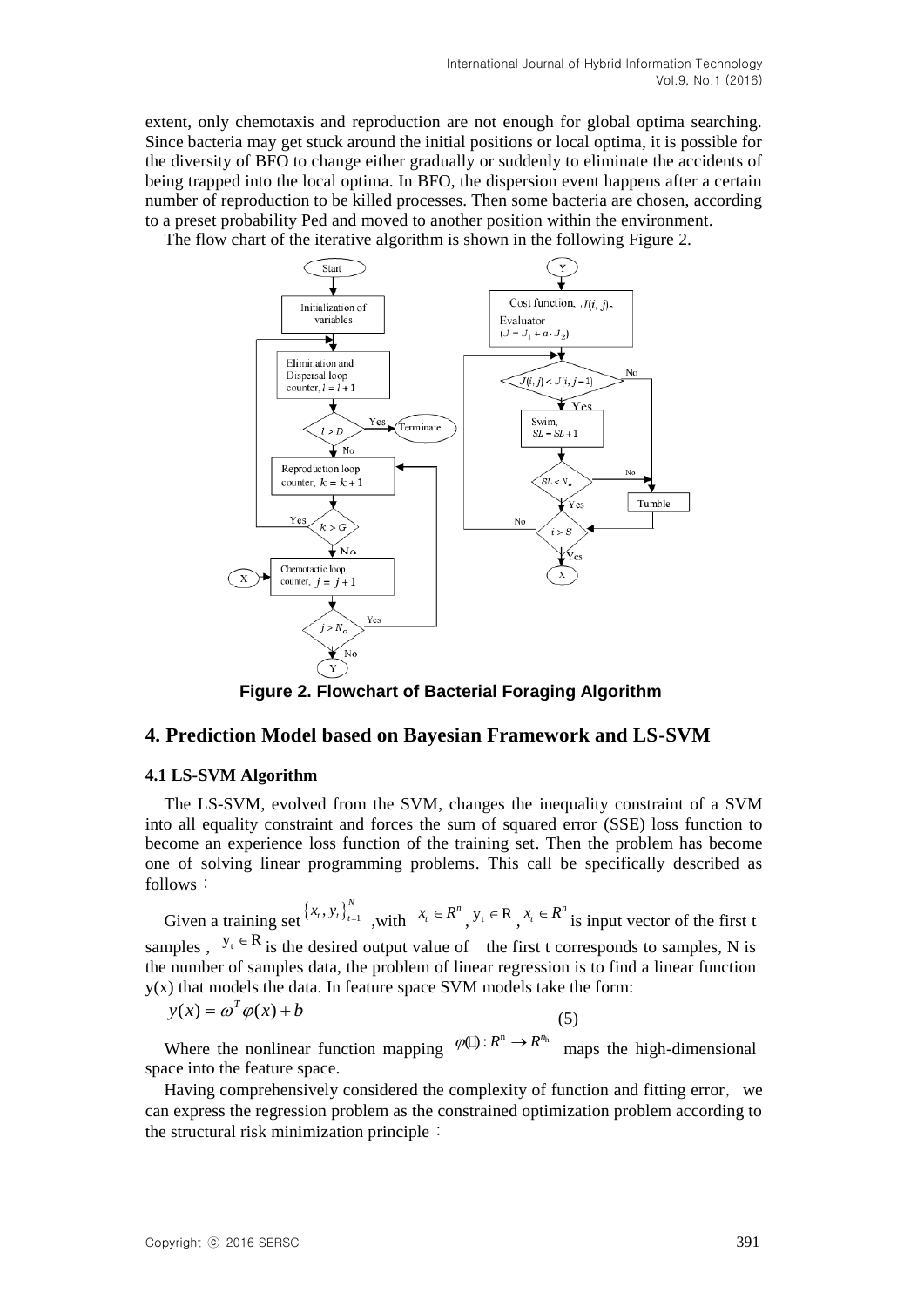International Journal of Hybrid Information Technology Vol.9, No.1 (2016)

$$
\min J(w, e) = \frac{1}{2} w^{\mathrm{T}} w + \gamma \frac{1}{2} \sum_{t=1}^{N} e_t^2
$$
\n(6)

subject to the restrictive conditions,

$$
y(x) = w^T \varphi(x_t) + b + e_t
$$
, for  $t = 1,..., N$ 

Where  $\gamma$  is margin parameter, and  $e_i$  is the slack variable for  $x_i$ .

In order to solve the above optimization problems, by changing the constrained problem into an unconstrained problem and introducing the Lagrange multipliers, we obtain the objective function:

$$
L(w, b, e, \alpha) = J(w, e) - \sum_{t=1}^{N} \alpha_t \{ w^T \varphi(x_t) \tag{7}
$$

Where  $\alpha_t$  is Lagrange multipliers. According to the optimal solution of Karush-Kuhn-Tucker (KKT) conditions, take the partial derivatives of (5) with respect to w, b and e, respectively, and 1et them be zero, we obtain the optimal conditions as follows:

$$
\begin{cases}\n\frac{\partial L}{\partial w} = 0 \to w = \sum_{t=1}^{N} \alpha_t \varphi(x_t) \\
\frac{\partial L}{\partial b} = 0 \to \sum_{t=1}^{N} \alpha_t = 0 \\
\frac{\partial L}{\partial e_t} = 0 \to \alpha_t = \gamma e_t \\
\frac{\partial L}{\partial \alpha_t} = 0 \to w^T \varphi_t + b + e_t - y_t = 0\n\end{cases}
$$

After elimination of  $e_t$  and w, the equation can be expressed as a linear function group:

$$
\begin{bmatrix}\n0 & I^T \\
I & \varphi(x_t)^T \varphi(x_t) + D\n\end{bmatrix}\n\begin{bmatrix}\nb \\
\alpha\n\end{bmatrix} =\n\begin{bmatrix}\n0 \\
y\n\end{bmatrix}
$$
\nwhere  $y = [y_1, \dots, y_N]$ ,  $1 = [1, \dots, 1]$ ,  $\alpha = [\alpha_1, \dots, \alpha_N]$ ,  $D = diag[y_1, \dots, y_N]$   
\nSelect  $\gamma > 0$ , and guarantee matrix\n
$$
\varphi =\n\begin{bmatrix}\n0 & I^T \\
I & \varphi(x_t)^T \varphi(x_t) + D\n\end{bmatrix}\n\begin{bmatrix}\nb \\
\alpha\n\end{bmatrix} = \varphi^{-1}\n\begin{bmatrix}\n0 \\
y\n\end{bmatrix}
$$

Finally, the LS-SVM regression model can be expressed as

$$
y(x) = \sum_{t=1}^{N} \alpha_t \exp\{-\|x - x_t\|_2^2 / 2\sigma^2\} + b
$$

Where  $\sigma$  is a positive real constant. Note that in the case of RBF kernel function, one has only two additional turning parameters  $\sigma$  and  $\gamma$ , which is less than standard SVM.

There exist two parameters ( $^{\gamma}$  and  $^{\sigma}$ ) selected by the user in advance.  $^{\gamma}$  is viewed as a regularization parameter, which controls the trade-off between complexity Of the machine and the number of non. separable points The kernel parameter denotes the width of Gauss function The difference mainly attributes to the different effects of parameters to LS-SVM regression namely  $\mathcal V$  only influences the training step in the whole process while  $\sigma$  affects both the training step and the predicting one.

The role of the kernel function parameters  $\sigma$  affect the complexity of the distribution of sample data in high-dimensional feature space. The change in the

,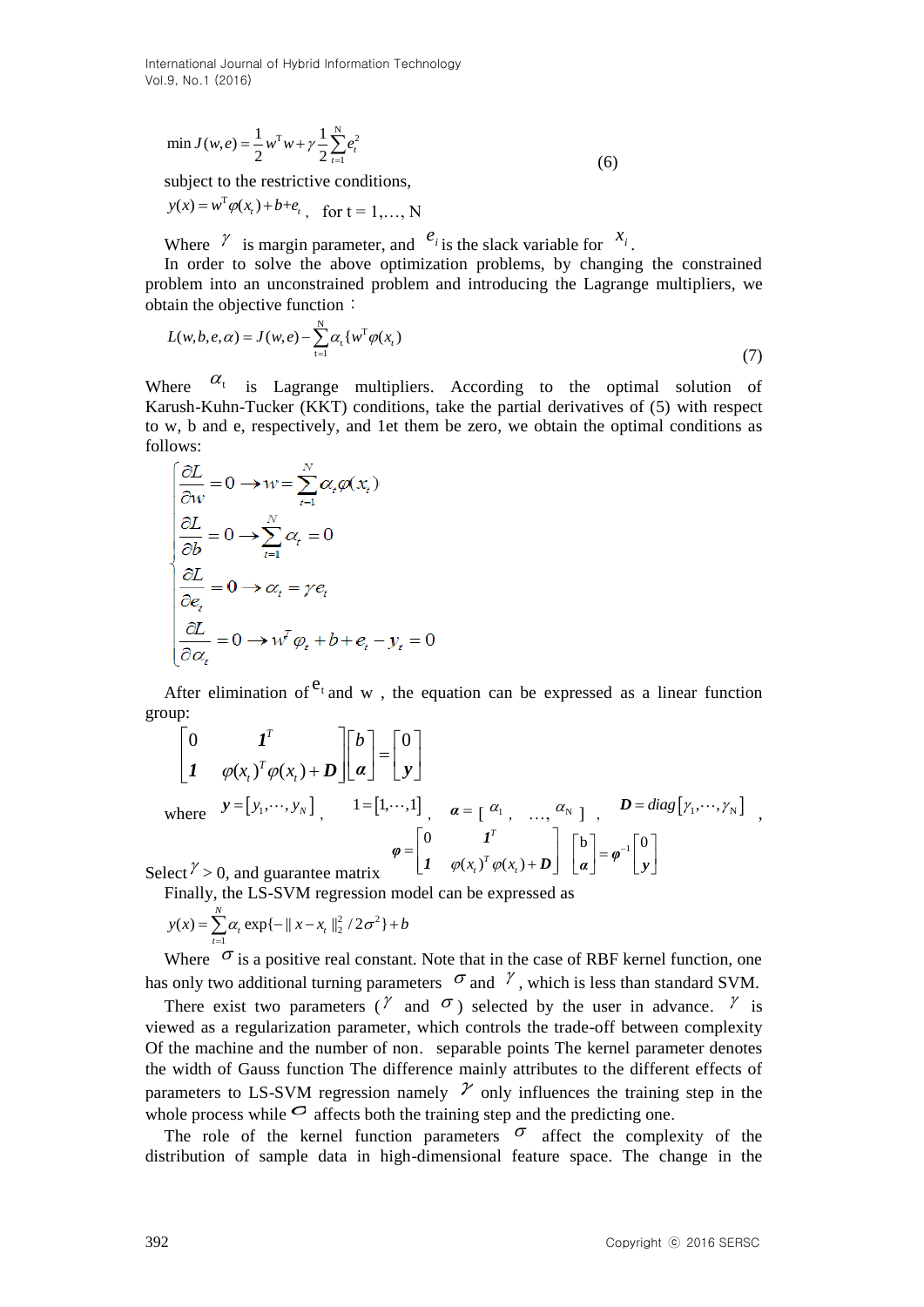parameters of the kernel function is actually implied changing mapping function, thereby changing the number of dimensions of the sample space. The dimension of the sample space determines linear classification surface VC dimension can be constructed in this space, and also determines the the linear classifier surface to achieve the minimum empirical error. Example RBF kernel (kernel function parameter is the greater, the wider the range of the output response of the samples, the smaller the optimal classification surface structure risk, but experience increased risk; smaller the output response of the sample, the narrower the interval, the optimal hyper plane experience risk will get smaller, the structural risk will increase, and likely to cause over-fitting, to reduce the performance of the SVM. choose the δ2 need to trade-off between these two. The role of  $\ell$  is to adjust the proportion of learning machines confidence range of experience and risk data subspace determined to have the best ability to promote the learning machine. The optimal  $\ell$  are different according to the different data subspace. Data determined subspace, small values of  $\ell$  indicates that the punishment of the empirical error is small, the degree of complexity of the learning machine small experience greater risk value; vice versa. When  $\ell$  exceeds a certain value, the degree of complexity of SVM reached the maximum value allowed by the sample space. Almost no experience in risk and the ability to promote change. The each data subspace least there is an optimal  $\gamma$  SVM promote the ability to achieve the best. Not yet a unified way to decide the best values of the parameters of SVM, the choice is a trial and error method to get satisfactory results through continuous experiments. Not yet a unified approach to determine the the SVM parameters best take Value, the general selection method is trial and error method, which through continuous experiments to be satisfied with the Results.

Obviously it plays an important role to select appropriate parameters in the whole process of prediction using LS-SVM. Motivated by pursuing smaller error we have discussed the methods of selecting parameters There have existed several effective optimization approaches for LS-SVM , including the method based on genetic algorithm (GA) and multilayer adaptive parameters optimization( MAPO) approach,

etc. However, they have some disadvantages such as costing longer training time easily destroying the searched results for crossover operator existing in GA, and easily trapping into those parameters with local minimization using MAPO.

This LS-SVM regression leads to solving a set of linear equations, which is for many application in different areas. Especially, the solution by solving a linear system is instead of quadratic programming. It can decrease the model algorithm complexity and shorten computing time greatly. The LS-SVM algorithm software package is run in MATLAB 7.0.1 software.

# **5. BFO Optimize SVM Parameters**

## **5.1 Prediction Step BFO-SVM Prediction Steps are as Follows:**

a) Analysis of the experimental data, selected treated prediction indicators have important influence on the relationship between parameters, pretreatment of the sample set is formed and the sample set; b) choose the of SVM types and nuclear function, to determine the operating parameters required by the model to determine the operating parameters of the BFO or PSO algorithm, the SVM regression model; c) call the optimal parameters of the PSO-SVM the algorithm search SVM regression model; d) the optimal parameters of re-training the SVM regression machine regression model was established for solving the regression equation; e) promote the proficiency test with the test sample set.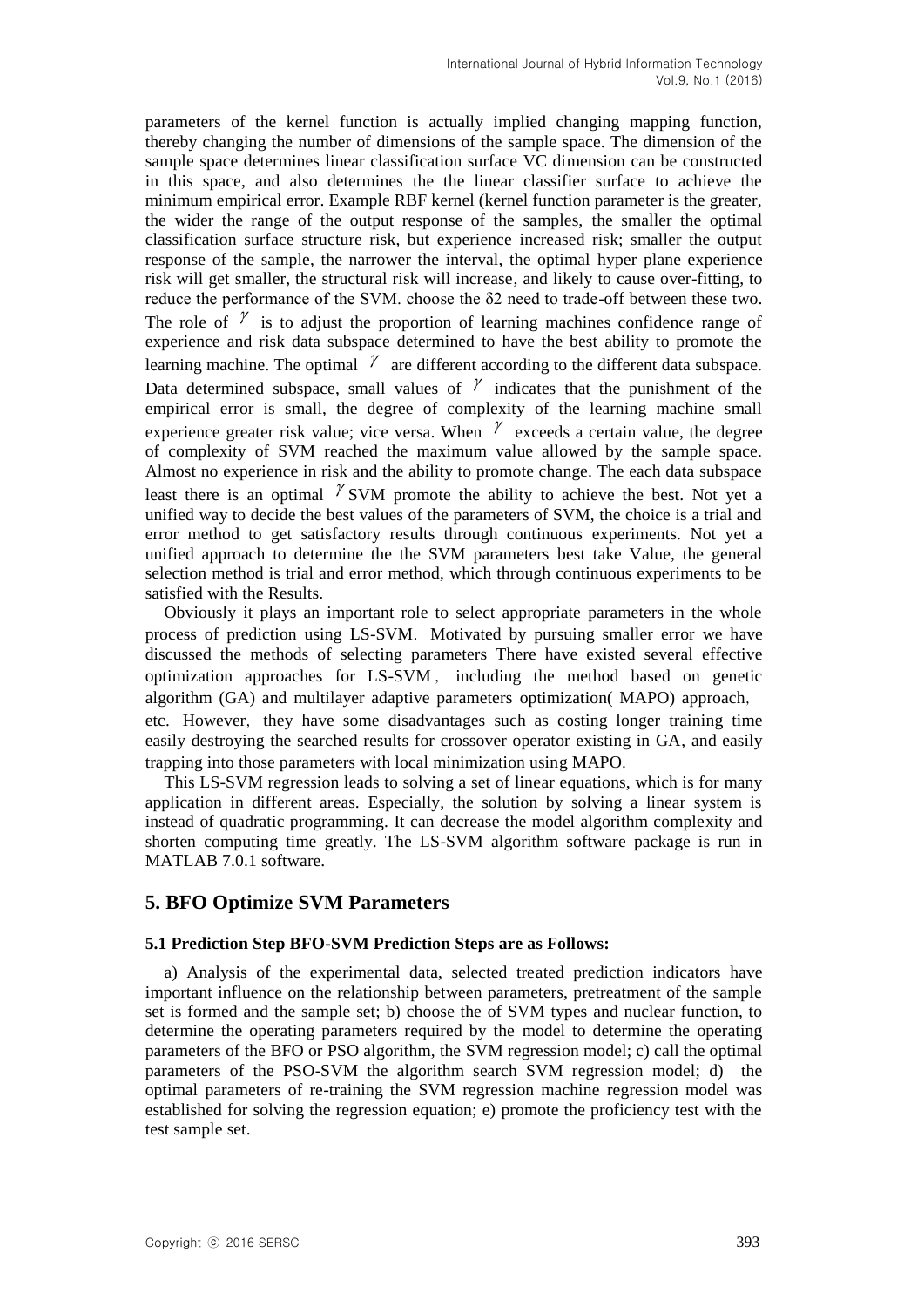International Journal of Hybrid Information Technology Vol.9, No.1 (2016)

#### **5.2 Experiments and Discussions**

In order to evaluate the accuracy of the model, we use RMSE to evaluate, Mean-Square-error(RMSE)and coincidence probability P are taken to evaluate the performance of the LS-SVM regression The first criterion(RMSE)is calculated

RMSE = 
$$
\sqrt{\frac{1}{N} \sum_{i=1}^{N} (x'_i - x_i)^2}
$$
 (8)

where  $x'_i$  and  $x_i$  stand for the predicted and desired values respectively, and N denotes the total number for prediction.

The second one which shows the coincidence degree between the predicted and desired values is evaluated as

$$
p = \frac{N_c}{N}
$$
 (9)

where  $N_c$  represents the number of points whose errors are less than certain value.



**Figure 3. Iterations Result**

To compare algorithms fairly, we tested the optimization ability of BFO algorithm. Original BFO, PSO and Genetic Algorithm (GA) were employed for comparison. It is clear from Figure 3 that BFO obtained the best values .BFO is best on the rest one. PSO performed worst.

In order to search the global optimum more efficiently planned further work is to improve the mutation operation BFO and investigate how to choose the evolutions steps k and k to deal with different issues.BFO can be applied to not only LS-SVM but also other modified versions of SVM. Its development will stimulate the application of SVM to more general fields.

The data set as follows:

Number of bacterium (s):20; Number of chemotatic steps  $(n_c)$ :20; Swimming length (ns):3; Number of reproduction steps  $(n_{re})$ :4; Number of elimination and dispersal events:5; Depth of attractant  $(d_{\text{attract}})$  ; 0.12; Width of attractant ( $d_{\text{attract}}$ ): 0.25; Height of repellent  $(h_{repellant})$  :0.1; Width of repellent ( $r_{epellant}$ ) :10; Probability of elimination-dispersal events  $(p_{\text{ed}}):0.02$ .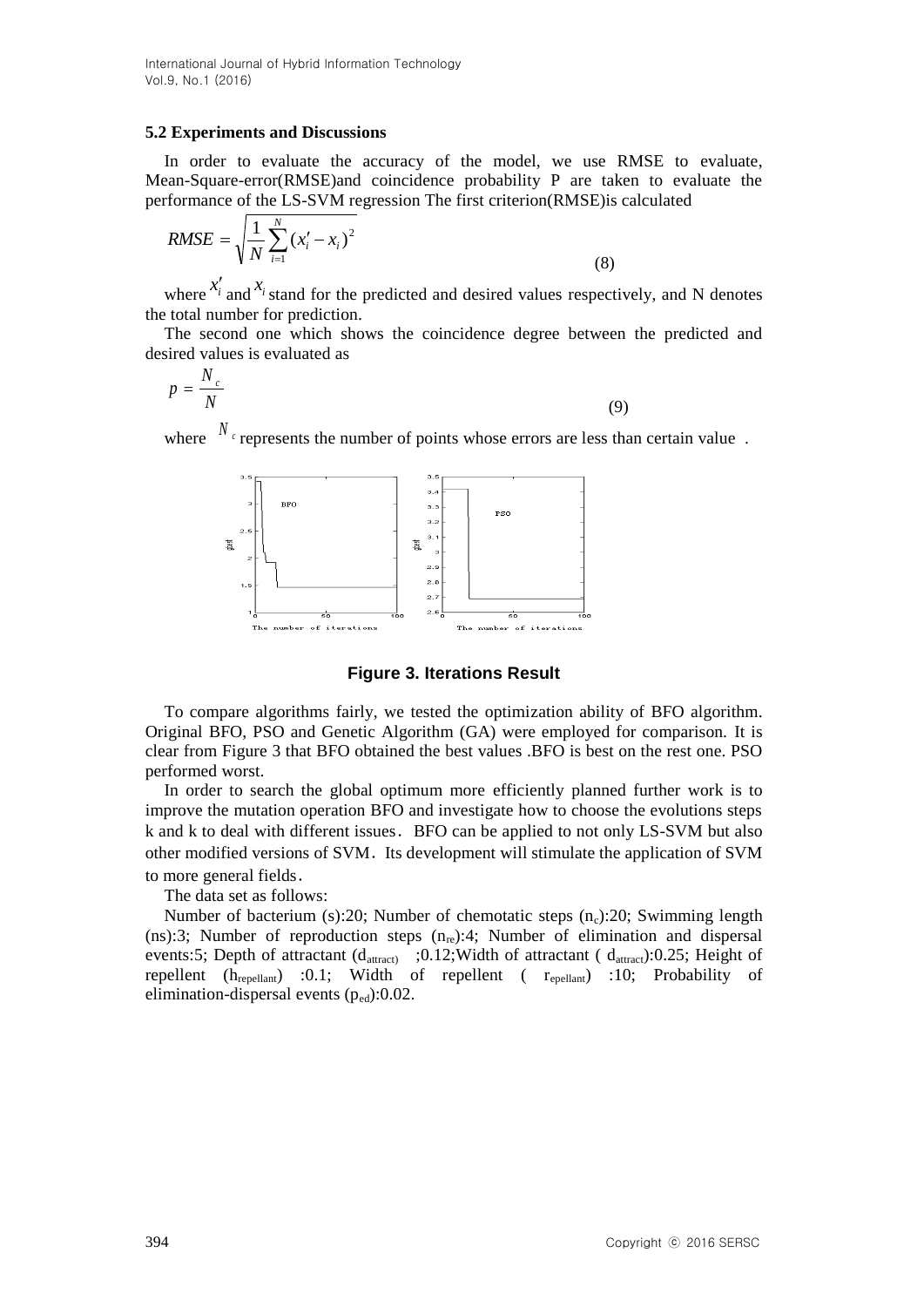

**Figure 4. Prediction Diagram of the BTP based on BFO and LS-SVM**

Figure 4 the comparison of forecast load with the actual. The results are found to be quite accurate. From Table 2 it can be seen that three models present quite satisfactory forecasting results. By comparing the Mean relative error, Mean absolute error and Mean square error of BFO-SVM is smaller than that of BFO and LS-SVM. Moreover, BFO-SVM has higher precise prediction than BFO and LS-SVM.

## **6. Conclusion**

This paper presented an approach to optimize the parameters of LS-SVM regression. The effectiveness of the proposed was verified and was also compared against results produced by BFO. From the undertaken experiments, it is shown that the approach of using BFO in optimizing parameters of the Least Squares Support Vector Machines (LS-SVM) is beneficial. This can be seen in the obtained results of Mean Squared Error and prediction accuracy. The hybridization of BFO-LSSVM can be considered as a promising technique that is suitable for predicting nonvolatile data. There are ways to improve our proposed algorithms. Further research efforts should focus on the tuning of the user-defined parameters for ABFO algorithms based on extensive evaluation on many benchmark functions and real-world problems.

## **Acknowledgements**

In writing this paper, I have benefited from the presence of my teachers and my classmates. They generously helped me collect materials I needed and made many invaluable suggestions. I hereby extend my grateful thanks to them for their kind help, without which the paper would not have been what it is. Particularly, I am deeply indebted to Professor YANG Cheng-zhi, my supervisor, who guided me throughout my writing of this thesis. He carefully read the whole draft and offered painstaking and precious criticism. His standards of academic excellence have made my revision and exciting and gratifying experience. I also wish to sincerely thank my The National Natural Science Foundation of Henan province talent training joint fund project (U1204613), whose brilliant ideas and perceptive observations have proved immensely constructive.

# **References**

- [1] F. Xiao-Hui and W. Hai-Dong, "Mathematical model and Artificial Intelligence of sintering process", Central South University Press, vol. 47, no. 1, **(2013)**, pp. 064 - 072.
- [2] W. Yiwen, G. Weihua and W. Yalin, "Integrated model for predicting burning through point of sintering process based on optimal combination algorithm", The Chinese Journal of Nonferrous Metal, vol. 12, no. 1, **(2002)**, pp. 191–195.
- [3] Z. Xiao-Long, Forecasting method and application of BTP based on neural network", Central South University, **(2006)**.